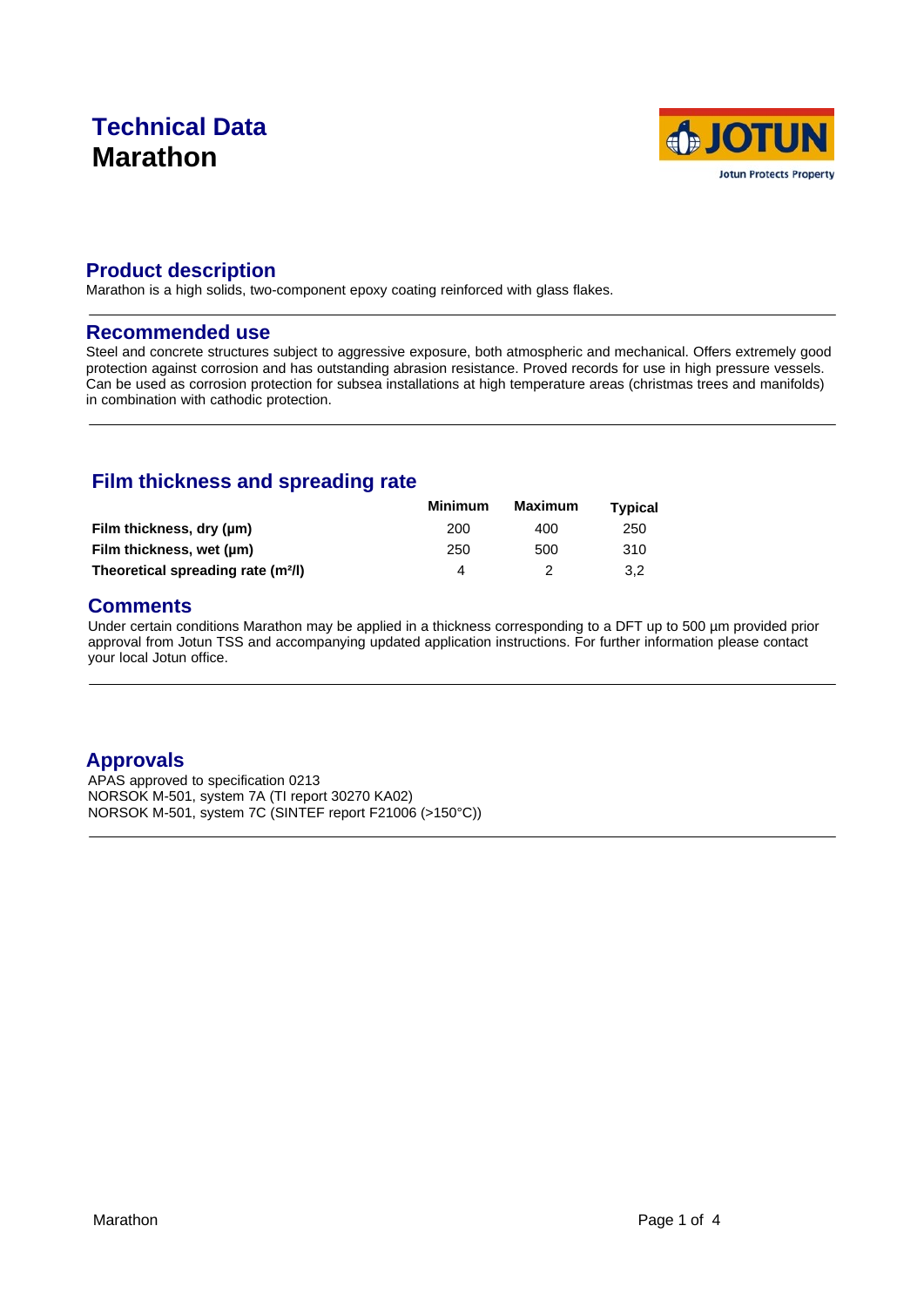## **Physical properties**

| <b>Colour</b>                                    | Limited number                                                                        |  |
|--------------------------------------------------|---------------------------------------------------------------------------------------|--|
| Solids (vol %)*                                  | $80 \pm 2$                                                                            |  |
| <b>Flash point</b>                               | $30^{\circ}$ C ± 2 (Setaflash)                                                        |  |
| <b>VOC</b>                                       | 1,75 lbs/gal (210 gms/ltr) USA-EPA Method 24<br>110 gms/ltr UK-PG6/23(97). Appendix 3 |  |
| <b>Gloss</b>                                     | Glossy                                                                                |  |
| <b>Gloss retention</b>                           | Fair                                                                                  |  |
| Water resistance                                 | Excellent                                                                             |  |
| <b>Abrasion resistance</b>                       | Excellent                                                                             |  |
| Solvent resistance                               | Excellent                                                                             |  |
| <b>Chemical resistance</b>                       | Excellent                                                                             |  |
| <b>Flexibility</b>                               | Good                                                                                  |  |
| <b>Compatibility with</b><br>cathodic protection | Very good                                                                             |  |
| $*Mod(0, 0, 0, 0)$                               |                                                                                       |  |

\*Measured according to ISO 3233:1998 (E)

Hong Kong rules:

Category of paints - Other vessel coatings; VOC 210 gms/ltr HK EPD method (Ready to use); Exempt compound - N/A; Specific gravity: 1.26 (A+B); Both VOC and Specific gravity values provided are typical values, subject to changes when different colour involved.

### **Surface preparation**

All surfaces should be clean, dry and free from contamination. The surface should be assessed and treated in accordance with ISO 8504.

#### **Bare steel**

Cleanliness: Blast cleaning to min. Sa 2 ½ (ISO 8501 1:2007). Roughness: using abrasives suitable to achieve Grade Medium G (50 - 85 µm, Ry5) (ISO 8503-2).

#### **Coated surfaces**

Clean, dry and undamaged compatible primer. Contact your local Jotun office for more information.

#### **Other surfaces**

The coating may be used on other substrates. Please contact your local Jotun office for more information.

### **Condition during application**

The temperature of the substrate should be minimum 10°C and at least 3°C above the dew point of the air, temperature and relative humidity measured in the vicinity of the substrate. Good ventilation is required in confined areas to ensure proper drying. The coating should not be exposed to oil, chemicals or mechanical stress until cured.

### **Application methods**

**Spray** Use airless spray

**Brush** Recommended for stripe coating and small areas, care must be taken to achieve the specified dry film thickness.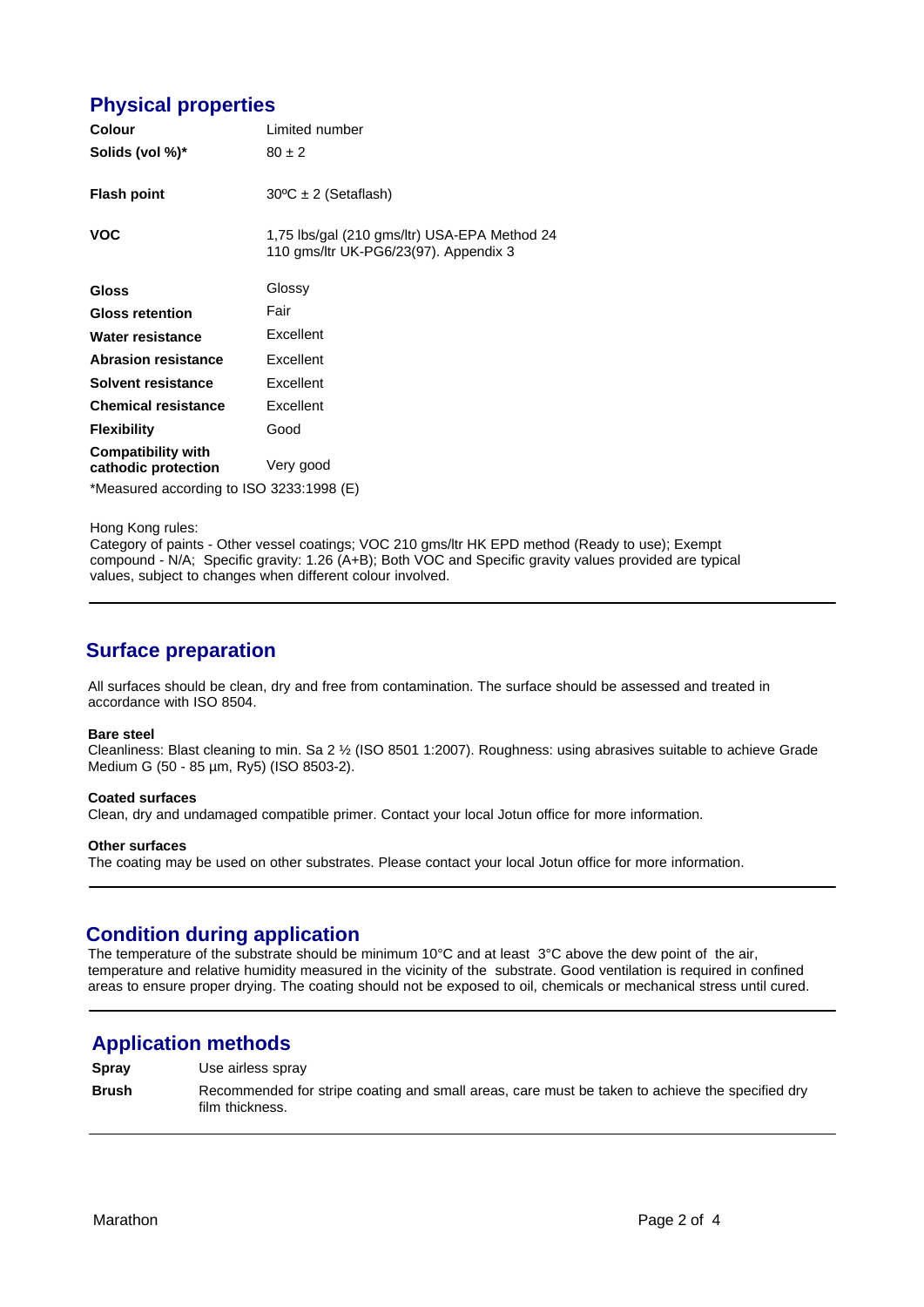## **Application data**

| Mixing ratio (volume)      | 3:1                                                                                           |
|----------------------------|-----------------------------------------------------------------------------------------------|
| Mixing                     | 3 parts Comp. A (base) to be mixed thoroughly with 1 part Marathon, Comp. B<br>(curing agent) |
| Pot life $(23^{\circ}C)$   | 1 hour (reduced at higher temperatures)                                                       |
| <b>Thinner/Cleaner</b>     | Jotun Thinner No. 17                                                                          |
| Guiding data airless spray |                                                                                               |
| Pressure at nozzle         | 15 MPa (150 kp/cm <sup>2</sup> , 2100 psi)                                                    |
| Nozzle tip                 | $0.63 - 1.09$ mm $(0.025 - 0.043")$                                                           |
| Spray angle                | $65 - 80^{\circ}$                                                                             |
| <b>Filter</b>              | Filters to be removed prior to spraying.                                                      |

## **Drying time**

Drying times are generally related to air circulation, temperature, film thickness and number of coats, and will be affected correspondingly. The figures given in the table are typical with:

- \* Good ventilation (Outdoor exposure or free circulation of air)
- \* Typical film thickness
- \* One coat on top of inert substrate

| Substrate temperature    | $10^{\circ}$ C  | $23^{\circ}$ C | $40^{\circ}$ C |
|--------------------------|-----------------|----------------|----------------|
| Surface dry              | 14 h            | 5.5h           | 3 h            |
| Through dry              | 32 h            | 12 h           | 6 h            |
| <b>Cured</b>             | 14 d            | 7 d            | 3 d            |
| Dry to recoat, minimum   | 32 <sub>h</sub> | 12 h           | 6 h            |
| Dry to recoat, maximum 1 | 5 d             | 3 d            | 2 d            |

1. The surface should be free from chalking and contamination prior to application. If the maximum dry to recoat time is exceeded, please contact Jotun for advice.

The given data must be considered as guidelines only. The actual drying time/times before recoating may be shorter or longer, depending on film thickness, ventilation, humidity, underlying paint system, requirement for early handling and mechanical strength etc. A complete system can be described on a system sheet, where all parameters and special conditions could be included.

## **Typical paint system**

| On Sa 2½ :                                                               |                                                              |                      |
|--------------------------------------------------------------------------|--------------------------------------------------------------|----------------------|
| <b>Marathon</b>                                                          | 300 $\mu$ m + 200 $\mu$ m                                    | (Dry Film Thickness) |
| For extended corrosion protection, on Sa 2 <sup>1</sup> / <sub>2</sub> : |                                                              |                      |
| <b>Barrier</b>                                                           | 1 x 25 $\mu$ m $*$                                           | (Dry Film Thickness) |
| <b>Marathon</b>                                                          | 300 $\mu$ m + 200 $\mu$ m                                    | (Dry Film Thickness) |
| For aggressive chemical exposure, on Sa 2 <sup>1/2</sup> :               |                                                              |                      |
| Tankguard HB                                                             | $1 \times 50 \mu m$                                          | (Dry Film Thickness) |
| <b>Marathon</b>                                                          | $300 \mu m + 200 \mu m$                                      | (Dry Film Thickness) |
|                                                                          | For subsea structures, NORSOK M-501, system 7A, on Sa 21/2 : |                      |
| <b>Marathon</b>                                                          | $250 \mu m + 250 \mu m$                                      | (Dry Film Thickness) |